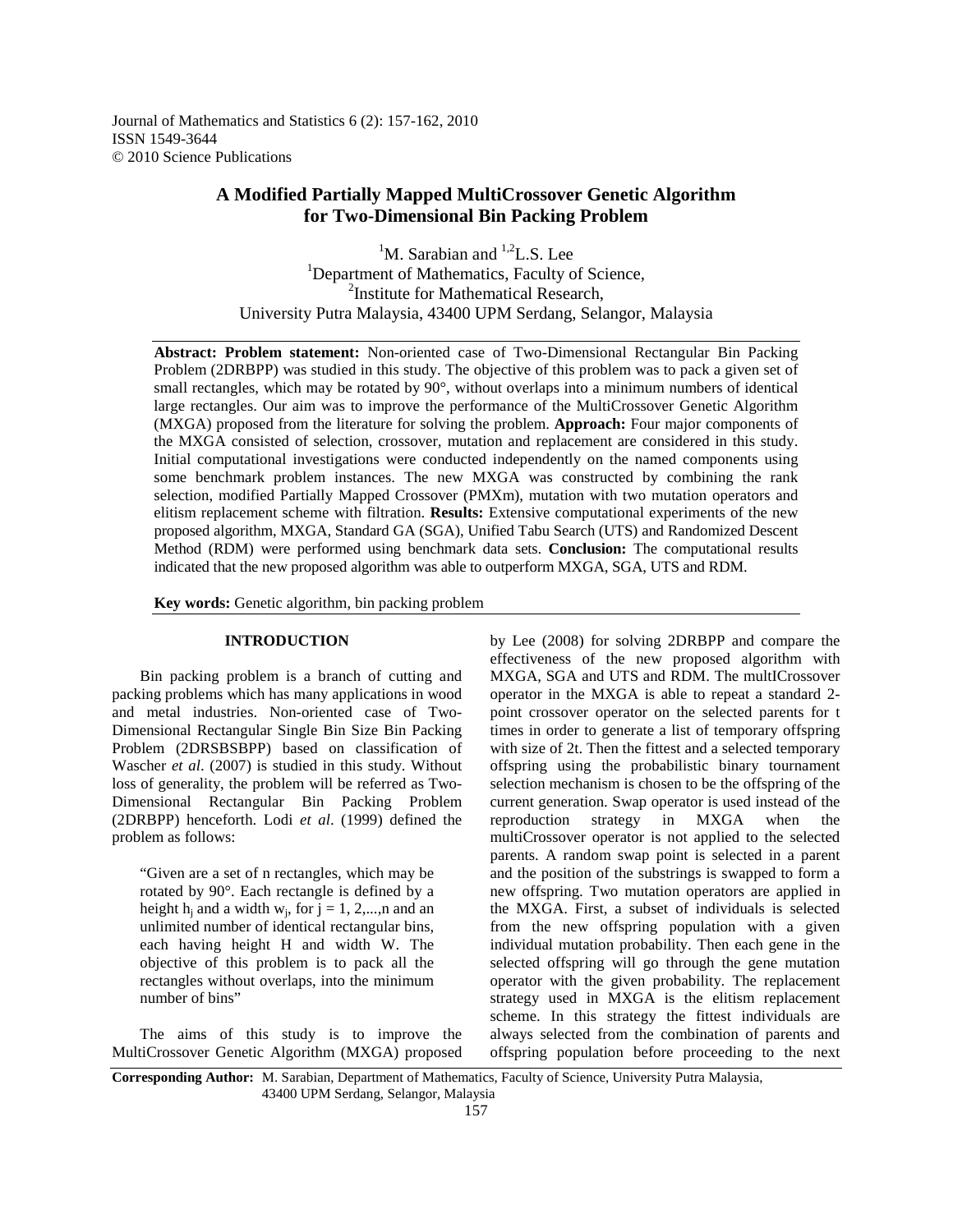generation. Filtration is used to remove the identical individuals and replaced them with randomly generated new individuals.

 Our proposed algorithm is constructed by combining the most competitive techniques from each component of MXGA. The competitive techniques are obtained from the initial investigations. The new algorithm is referred as Improved MultiCrossover Genetic Algorithm (MXGAi) henceforth.

## **MATERIALS AND METHODS**

## **Improved MultiCrossover Genetic Algorithm (MXGAi):**

**Representation:** Bin permutation proposed by Lee (2008) is applied as the gene representation in the MXGAi. The length of the individual is equal to the number of rectangles. Each gene is represented by a uniform random permutation of the integer numbers of bins in the interval [1,LB], where LB is the lower bound proposed by Dell'Amico *et al*. (2002). After generating the initial population, the Lowest Gap Filled (LGF) developed by Lee (2008) is applied as a heuristic placement routine in the decoding stage of MXGAi. This placement routine provides a dynamic selection of the best fitting rectangle which can fill the existing gap in the partial layout. During the packing stage, any rectangle that cannot be feasibly packed in the bin will be kept as an unassigned rectangle in a list, which will be packed later using repack strategy. The repack strategy will try to pack any unassigned rectangles from the list into the used bin by unpacking the selected bin and repacking it after adding a rectangular from the unassigned rectangle list.

**Selection mechanism:** Rank selection scheme proposed by Baker (1985) is used as the selection mechanism in MXGAi. The initial investigations indicate that this selection strategy produced a better solution quality in comparison with other selection mechanisms namely: probabilistic binary tournament (Goldberg and Lingle, 1985), stochastic universal sampling (Baker, 1987) and sexual selection (Goh *et al*., 2003).

**Crossover operator:** Since maximizing the bin utilization of each bin is one of the objective for 2DRBPP, a specific crossover operator is proposed in this study to help the offspring to inherit the maximum bin utilization from their parents. The idea behind this crossover operator is derived from the Partially Mapped Crossover (PMX) (Goldberg and Lingle, 1985) and we will refer this crossover as modified Partially Mapped Crossover (PMXm). Similar to MXGA, the crossover operator is applied for t times in MXGAi. This crossover operator is applied as follows:

- Step 1: Sort the bins in Parent 1 and Parent 2 (P1 and P2) in a non-increasing order of their bin utilization.
- Step2: Group the rectangles with the same bin number in both P1 and P2.
- Step 3: Let  $n_1$  and  $n_2$  be the number of applied bins in P1 and P2 respectively and  $N = min\{n_1, n_2\}$ .
- Step 4: Set  $i \leftarrow 1$  and C $\leftarrow 0$ . The variables  $i(i = 1,$ 2,…,N) and C are represent the bin number and the number of bins with different bin utilization in P1 and P2 respectively. Let  $U_{1i}$  and  $U_{2i}$  be the bin utilization of the bin number i in P1 and P2 respectively and let  $c_{1i}$  and  $c_{2i}$  be the number of rectangles which are allocated in the bin number i in P1 and P2 respectively.
- Step 5: While i $\leq N$ , if U<sub>1i</sub> = U<sub>2i</sub>, set i $\leftarrow$ i+1. Else Go to Step 6. If ( $i>N$  and  $C = 0$ ) then two offspring are generated by duplicating the parents and the procedure is stopped.
- Step 6: (i) If  $U_{1i} > U_{2i}$  and  $c_{1i} = c_{2i}$ , the bin number i in the offspring will inherit the corresponding rectangles from P1 and the other bins will inherit the ordering from P2, while the interchange mapping is applied for the rectangles which were allocated in the bin number i of P2. Go to Step 7.
	- (ii) If  $U_{1i} > U_{2i}$  and  $c_{1i} > c_{2i}$ , the bin number i in the offspring will inherit the corresponding rectangles from P1 and the other bins will inherit the ordering from P2, while the interchange mapping is applied and the extra rectangle(s) will be removed from the relevant bin(s) of P2 and they will be allocated in the bin number i of offspring. Go to Step 7.
	- (iii) If  $U_{1i} > U_{2i}$  and  $c_{2i} > c_{1i}$ , the interchange mapping is applied and the extra rectangles will be removed from bin number i of P2 and they will be allocated in the other bin which is randomly selected from the interval  $[1,n<sub>2</sub>]$ . Note that if the generated random number is equal to i, another random number should be generated. Go to Step 7.
	- (iv) Else if  $U_{1i} < U_{2i}$ , the process in (i), (ii) or (iii) performs in apposite fashion. Go to Step 7.
- Step 7: Set i $\leftarrow$ i+1 and C $\leftarrow$ C+1. If (i>N) or (C≥t) (t = 5), stop the procedure. Else go to Step 5.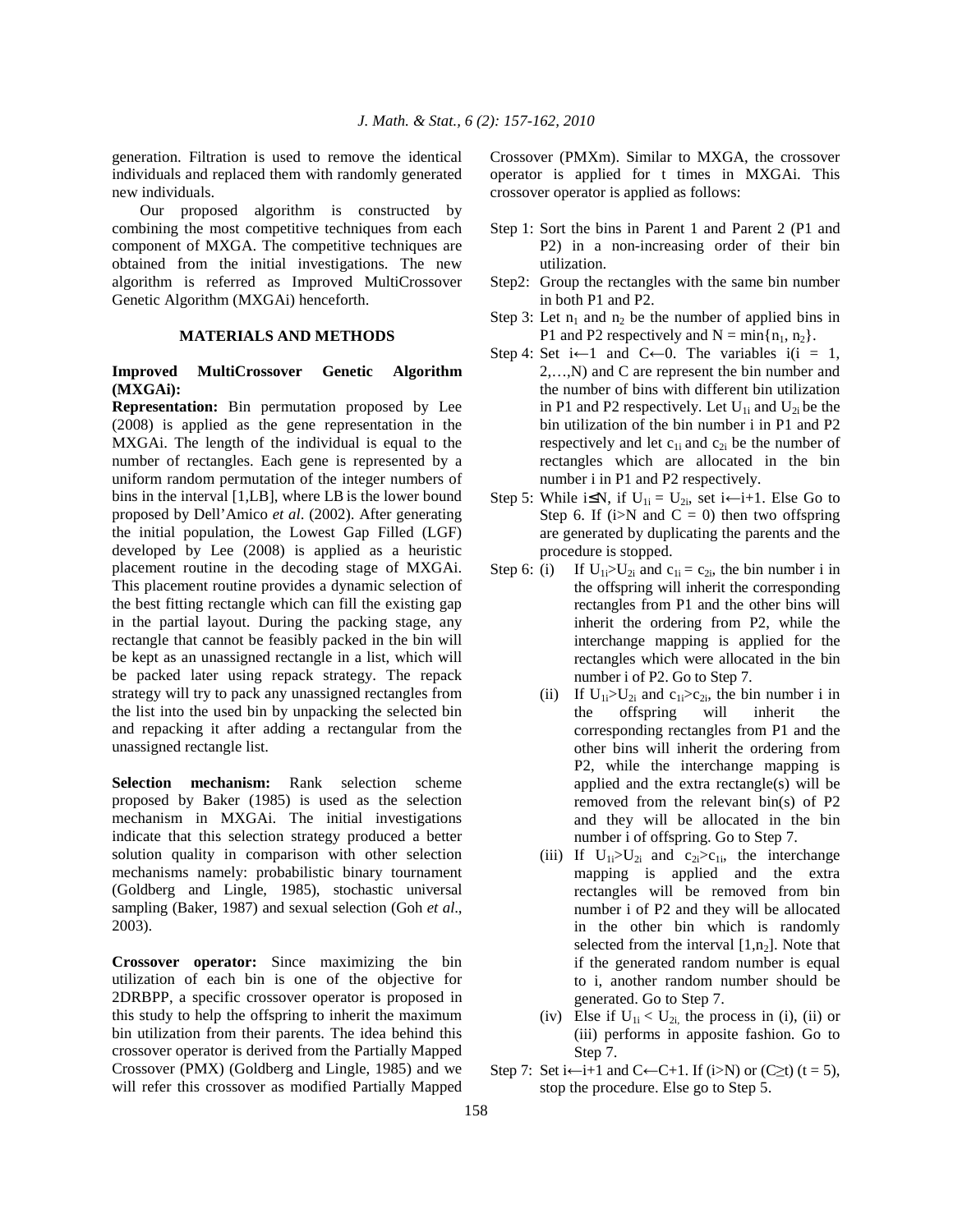Note that generating large number of temporary offspring is very time consuming and in the case that the computational time is fixed, the algorithm will fail to explore the other region of the solution space. On the other hand a small number of temporary offspring may fail to use the advantage of MultiCrossover process. Depending on the variable N and C, parameter t has the ability to change during the procedure but it will not exceed 5.

 Since PMXm is an effective but complicated crossover operator and applying this operator in the MultiCrossover process will be time consuming, it can be mixed with other simple crossover operators (e.g., 1 point Crossover, 2-point Crossover and Uniform Crossover (UX)). This can be done by generating 2 temporary offspring from applying each crossover operator on the selected parents in order to generate a pool of temporary offspring. We refer to this crossover operator as Mixed Crossover (MX).

 Initial computational experiments which are conducted independently for MXGA with different crossover operators show that PMXm is able to outperform other crossover operators. Other crossover operators which were applied in the initial investigations are namely: 2-point Crossover, Standard UX (Syswerda, 1989), 1X (Davis, 1985), Order Crossover (Davis, 1985), Maximal Preservative Crossover (Muhlenbein *et al*., 1988), Matrix Crossover (Homaifar *et al*., 1993) and MX.

 It is worth noting that except for the standard UX which can be applied to any type of gene representation, the other crossover operators are only suitable for item permutation, while the matrix crossover is only suitable for matrix representation. Since the gene representation which is defined in the MXGAi is bin permutation we considered some modifications in order to apply the above crossover operators in the MXGAi. Note that in all cases the MultiCrossover operator is applied to the selected parents via a given crossover probability ( $p_c = 0.75$ ).

**Mutation operator:** Initial investigations indicate that the proposed mutation operator with two mutation operators by Lee (2008) in MXGA will generate a better solution quality in comparison with the Exchange Mutation (Banzhaf, 1990), Scramble Mutation (Syswerda, 1991) and Displacement Mutation (Michalewiz, 1992). Hence the applied mutation operator for MXGAi is the mutation with two mutation operators.

**Replacement strategy:** Initial computational results show that elitism replacement scheme produces a better solution quality in comparison with the steady state strategy. Thus the proposed MXGAi applies elitism replacement scheme. The advantage of this scheme is that the fit individuals are never lost unless fitter individuals are generated. During the elitism replacement stage, the combination of parent and offspring population with the size of  $2P_{pop}$  is sorted in a non-increasing order of their related fitness value. Then the first half of the combined population forms the new population for the next generation. After the elitism replacement scheme, the filtration process is applied in the MXGAi to identify the identical individuals from population and replace them by uniform randomly generated new individuals.

**Unified Tabu Search (UTS):** The UTS algorithm applied in the computational experiments is introduced by Lodi *et al*. (1999). According to them, this algorithm has the ability to generate high quality solutions, regardless of the inner heuristic placement routine applied in the search. The main feature of this algorithm is a unified parametric neighborhood which is independent of the specific packing problem to be solved and whose size is dynamically changed during the search.

**Randomized Descent Method (RDM):** The RDM used in the computational experiments is developed by Lee (2008). The main characteristics of the RDM are similar to the UTS, while the main differences between RDM and UTS are an acceptance rule which allows the natural moves solution up to R consecutive iterations before terminating the algorithm and the randomization process which selects a random move from the list of identical moves in a single iteration.

#### **RESULTS**

 The performance of the proposed MXGAi is compared with the MXGA, SGA, UTS and RDM. All the algorithms are coded in ANSI-C using Microsoft Visual C++ 6.0 as the compiler and run on a Pentium 4, 2.0 GHz processor with 1.0 GB memory. Ten different classes of problem instances are considered. The first six classes (I-VI) are proposed by Berkey and Wang (1987) and the next four classes (VII-X) are proposed by Martello and Vigo (1998) (Table 1). In each of the first six classes, all the rectangles are generated in the same interval while in the other four classes a more realistic situation is considered and the rectangles are classified into four types: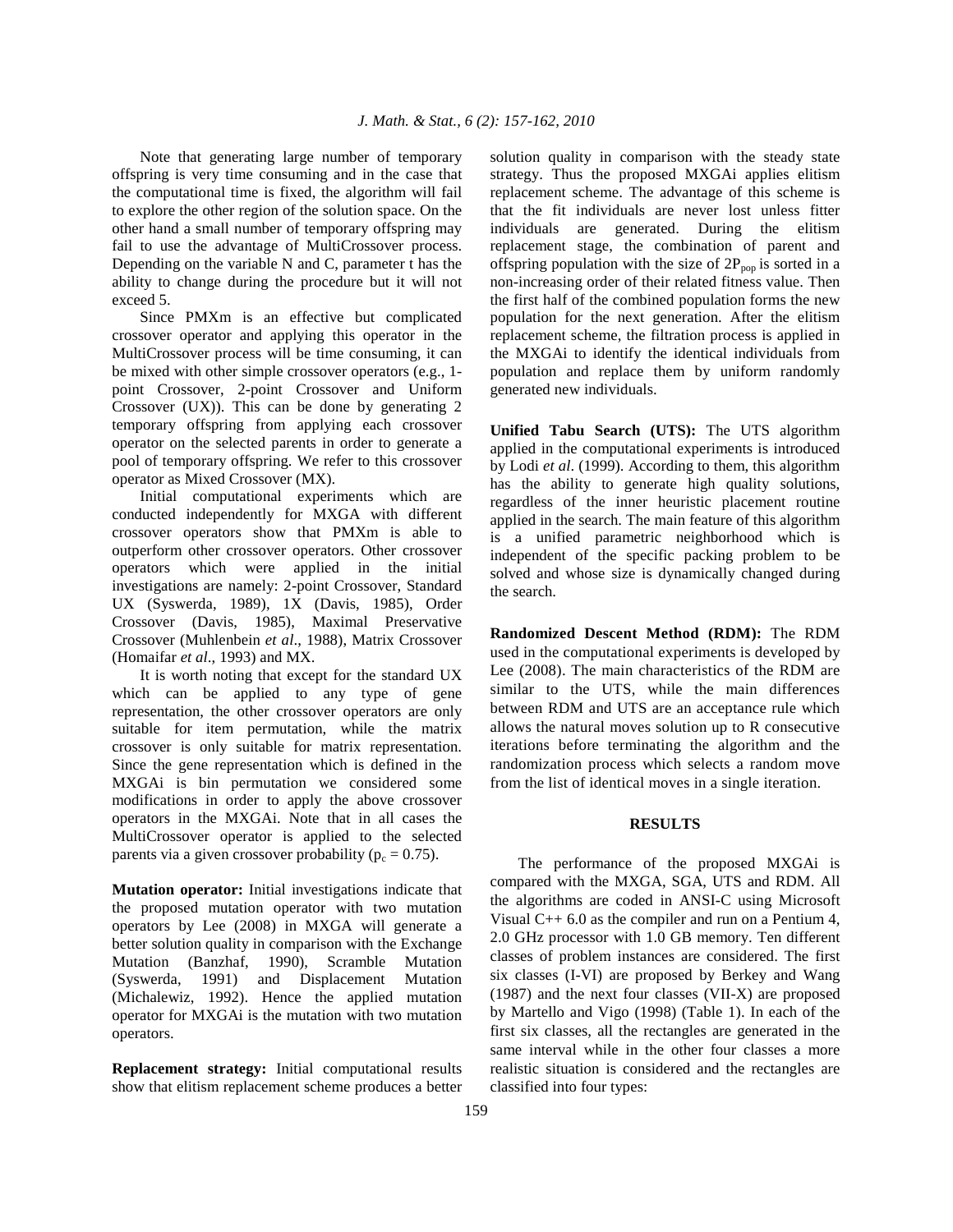Type 1: 
$$
w_j
$$
 uniformly random in  $\left[\frac{2}{3}W, W\right]$ ,  $h_j$   
uniformly random in  $\left[1, \frac{1}{2}H\right]$   
Type 2:  $w_j$  uniformly random in  $\left[1, \frac{1}{2}W\right]$ ,  $h_j$  uniformly  
random in  $\left[\frac{2}{3}H, H\right]$   
Type 3:  $w_j$  uniformly random in  $\left[\frac{1}{2}W, W\right]$ ,  $h_j$   
uniformly random in  $\left[\frac{1}{2}H, H\right]$   
Type 4:  $w_j$  uniformly random in  $\left[1, \frac{1}{2}W\right]$ ,  $h_j$  uniformly  
random in  $\left[1, \frac{1}{2}H\right]$ 

 For each class, we considered five values of n: 20, 40, 60, 80 and 100 where n represents the number of rectangles which are going to be packed into the bins. For each combination of class and value of n, ten problem instances are generated. The performance of the local search algorithms is compared on the basis of the Average Ratio and the Overall Bin Utilization:

Average ratio = 
$$
\frac{\sum_{i=1}^{10} \frac{UB_i}{LB_i}}{10}
$$
 (1)

where,  $UB_i$  and  $LB_i$  represent the heuristic solution and the lower bound for the problem instance i respectively:

Overall bin utilization = 
$$
\frac{\sum_{j=1}^{10} \frac{\sum_{j=1}^{UB_i} \left(\frac{A_j}{A}\right)}{UB_i}}{10}
$$
 (2)

Where:

 $A_i$  = The total area of all the rectangles in bin j (j = 1, 2,  $\ldots$ , UB<sub>i</sub>)  $A =$ The area of the bin

 In order to have a fair comparison between MXGAi, MXGA and SGA, all these algorithms will start their implementation with the same initial population and a stopping criteria of 120 CPU seconds is employed for each problem instances in all algorithms.

|             |                  | Table 1: Classes for the problem instances                                |  |  |  |
|-------------|------------------|---------------------------------------------------------------------------|--|--|--|
| Class       | $Bin(W\times H)$ | Rectangle ( $w_i$ and $h_i$ )                                             |  |  |  |
| I           | $10\times10$     | Uniformly random in $[1,10]$                                              |  |  |  |
| $_{\rm II}$ | $30\times30$     | Uniformly random in $[1,10]$                                              |  |  |  |
| Ш           | $40\times40$     | Uniformly random in $[1,35]$                                              |  |  |  |
| IV          | $100 \times 100$ | Uniformly random in $[1,35]$                                              |  |  |  |
| V           | $100 \times 100$ | Uniformly random in [1,100]                                               |  |  |  |
| VI          | $300 \times 300$ | Uniformly random in [1,100]                                               |  |  |  |
| <b>VII</b>  | $100 \times 100$ | Type 1 with probability 70%, Type 2, 3 and<br>with probability 10% each   |  |  |  |
| <b>VIII</b> | $100 \times 100$ | Type 2 with probability 70%, Type 1, 3 and<br>4 with probability 10% each |  |  |  |
| IX          | 100×100          | Type 3 with probability 70%, Type 1, 2 and<br>4 with probability 10% each |  |  |  |
| X           | 100×100          | Type 4 with probabilty 70%, Type 1, 2 and<br>3 with probability 10% each  |  |  |  |

Note that the crossover operator is applied for  $t$  ( $t = 5$ ) and  $t'(t' \leq 5)$  times in both MXGA and MXGAi respectively. The MultiCrossover operator in MXGA has the ability to generate 2t temporary offspring, while in MXGAi the operator generates t' temporary offspring. Unlike MXGA and MXGAi, SGA applies the standard 2-point crossover operator in order to generate exactly two offspring from two selected parents. The reproduction strategy is applied in SGA instead of swap operator. The gene mutation operator in SGA applies for the entire population, while in MXGA and MXGAi only 25% ( $p_M$  = 0.25) of the individuals have the chance to be mutated. Steady state replacement strategy is employed as the replacement strategy in SGA.

 The extensive computational results are presented in Table 2. The first pair of columns in Table 2 indicates the class and the value of n. The following pairs of columns give the result of MXGA, MXGAi, SGA and UTS respectively. For each algorithm, entries in the first and second columns of the table report the average ratio (Eq. 1) and the average overall bin utilization (Eq. 2) respectively which are computed for 15 times over all problem instances. The final row of each class gives the overall average over that class for all values of n and the final row of the table gives the overall average over all classes.

#### **DISCUSSION**

 The computational results of MXGAi and MXGA indicate that combining the PMXm crossover operator with rank selection mechanism in MXGAi can improve the average ratio over all classes about 0.4%. Improvement of 1.5% in the MXGA as compared to SGA, shows that applying the crossover operator for t times in MXGA can improved the solution quality.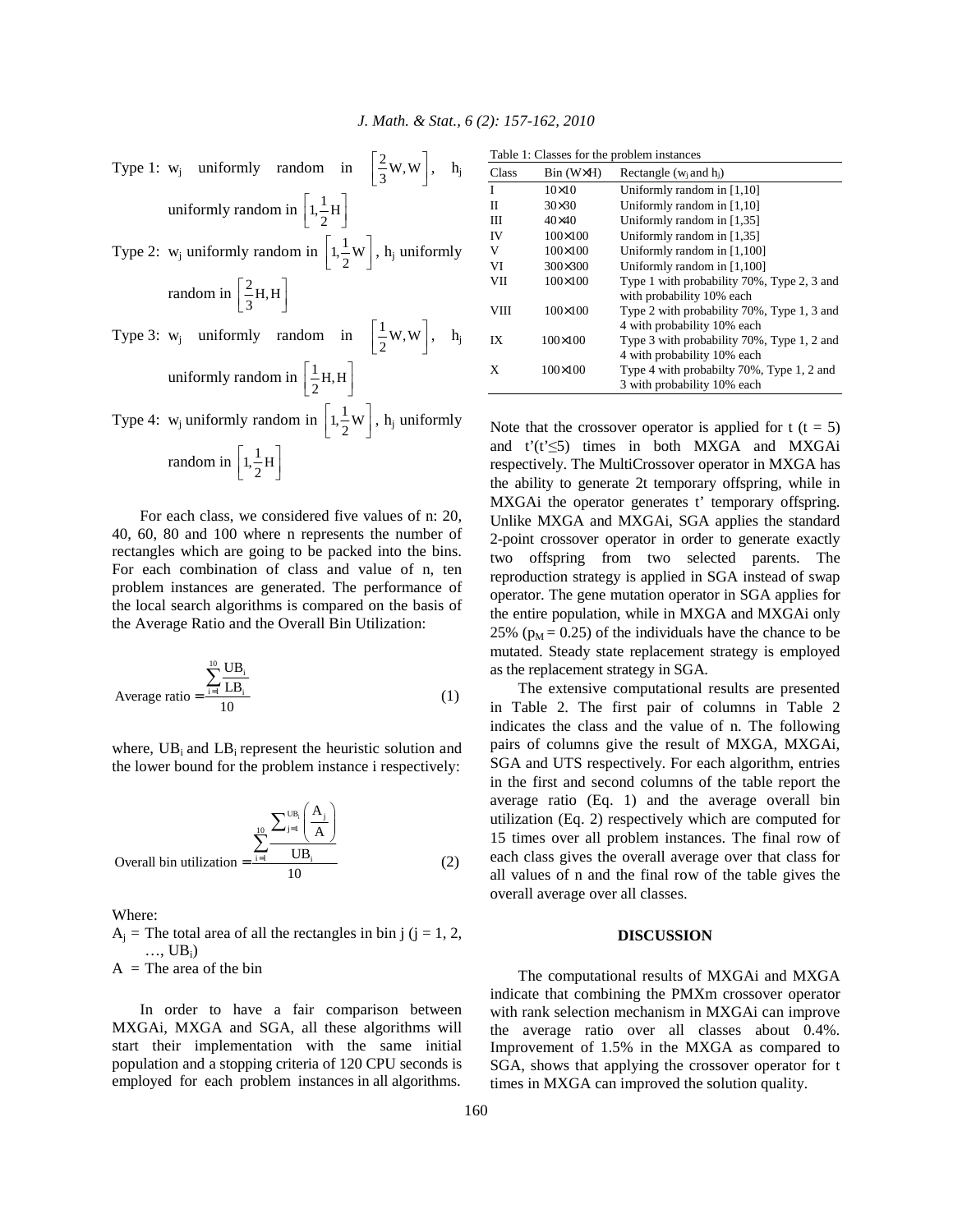|             |               |                       | Table 2: A Comparison of MXGAi with MXGA, SGA, UTS and RDM |                |                |                               |                |                |                |                |                |
|-------------|---------------|-----------------------|------------------------------------------------------------|----------------|----------------|-------------------------------|----------------|----------------|----------------|----------------|----------------|
| <b>MXGA</b> |               | MXGAi                 |                                                            | SGA            |                | <b>UTS</b><br>--------------- |                | <b>RDM</b>     |                |                |                |
| Class       | n             | Ratio                 | OBU                                                        | Ratio          | OBU            | Ratio                         | OBU            | Ratio          | OBU            | Ratio          | OBU            |
| Ι           |               | 20 1.027              | 81.46                                                      | 1.027          | 81.46          | 1.027                         | 81.04          | 1.027          | 80.26          | 1.052          | 76.77          |
|             |               | 40 1.033              | 86.45                                                      | 1.031          | 86.72          | 1.049                         | 84.42          | 1.032          | 85.48          | 1.064          | 80.75          |
|             |               | 60 1.040              | 88.30                                                      | 1.040          | 88.41          | 1.040                         | 87.85          | 1.040          | 87.33          | 1.076          | 81.90          |
|             |               | 80 1.059              | 87.30                                                      | 1.059          | 87.49          | 1.059                         | 86.93          | 1.059          | 86.43          | 1.046          | 82.13          |
|             |               | 100 1.025             | 92.79                                                      | 1.023          | 93.29          | 1.025                         | 92.59          | 1.035          | 90.75          | 1.063          | 86.31          |
| П           | Average 1.037 |                       | 87.26                                                      | 1.036          | 87.47          | 1.040                         | 86.57          | 1.039          | 86.05          | 1.060          | 81.57          |
|             |               | 20 1.000              | 42.40                                                      | 1.000          | 42.40          | 1.000                         | 42.40          | 1.000          | 42.40          | 1.000          | 42.40          |
|             |               | 40 1.100              | 56.02                                                      | 1.100          | 55.74          | 1.100                         | 55.03          | 1.100          | 53.76          | 1.100          | 53.58          |
|             |               | 60 1.000              | 76.42                                                      | 1.000          | 76.34          | 1.167                         | 70.38          | 1.000          | 75.80          | 1.007          | 75.12          |
|             |               | 80 1.011              | 82.60                                                      | 1.000          | 83.48          | 1.067                         | 78.00          | 1.000          | 83.30          | 1.024          | 81.25          |
|             |               | 100 1.000             | 81.12                                                      | 1.000          | 81.40          | 1.033                         | 78.05          | 1.000          | 81.20          | 1.004          | 80.68          |
|             | Average 1.022 |                       | 67.71                                                      | 1.020          | 67.87          | 1.073                         | 64.77          | 1.020          | 67.29          | 1.027          | 66.61          |
| Ш           |               | 20 1.037              | 68.91                                                      | 1.037          | 68.94          | 1.057                         | 66.21          | 1.037          | 67.04          | 1.053          | 65.79          |
|             |               | 40 1.087              | 74.47                                                      | 1.084          | 74.81          | 1.106                         | 71.15          | 1.089          | 72.32          | 1.118          | 68.61          |
|             |               | 60 1.086              | 80.94                                                      | 1.078          | 82.07          | 1.095                         | 78.35          | 1.079          | 80.21          | 1.125          | 74.34          |
|             |               | 80 1.080              | 81.37                                                      | 1.072          | 82.46          | 1.092                         | 79.17          | 1.081          | 80.66          | 1.125          | 74.41          |
|             |               | 100 1.067             | 83.65                                                      | 1.061          | 84.36          | 1.087                         | 80.39          | 1.062          | 83.41          | 1.138          | 75.79          |
|             | Average 1.071 |                       | 77.87                                                      | 1.067          | 77.92          | 1.087                         | 75.06          | 1.070          | 76.73          | 1.112          | 71.79          |
|             |               | 20 1.000              | 38.36                                                      | 1.000          | 38.36          | 1.000                         | 38.36          | 1.000          | 38.36          | 1.000          | 38.36          |
|             |               | 40 1.000              | 56.51                                                      | 1.000          | 56.16          | 1.000                         | 55.01          | 1.000          | 54.94          | 1.020          | 52.98          |
| IV          |               | 60 1.100              | 71.08                                                      | 1.100          | 71.21          | 1.100                         | 69.64          | 1.100          | 69.85          | 1.100          | 69.76          |
|             |               | 80 1.091              | 74.54                                                      | 1.058          | 77.13          | 1.100                         | 72.86          | 1.033          | 78.44          | 1.071          | 76.99          |
|             |               | 100 1.038             | 78.21                                                      | 1.033          | 78.94          | 1.067                         | 75.37          | 1.037          | 78.82          | 1.038          | 78.36          |
|             | Average 1.046 |                       | 63.74                                                      | 1.038          | 64.36          | 1.053                         | 62.25          | 1.034          | 64.08          | 1.046          | 63.29          |
|             |               | 20 1.042              | 70.46                                                      | 1.042          | 70.50          | 1.058                         | 68.06          | 1.042          | 68.38          | 1.060          | 66.83          |
|             |               | 40 1.067              | 75.95                                                      | 1.063          | 76.39          | 1.080                         | 73.36          | 1.072          | 72.95          | 1.109          | 69.76          |
| V           |               | 60 1.067              | 78.23                                                      | 1.062          | 78.96          | 1.075                         | 76.33          | 1.074          | 76.52          | 1.110          | 71.55          |
|             |               | 80 1.067              | 78.59                                                      | 1.065          | 79.20          | 1.080                         | 76.40          | 1.071          | 77.34          | 1.109          | 72.18          |
|             |               | 100 1.065             | 82.22                                                      | 1.054          | 83.62          | 1.081                         | 79.81          | 1.072          | 81.03          | 1.106          | 75.86          |
| VI          | Average 1.061 |                       | 77.09                                                      | 1.057          | 77.74          | 1.075                         | 74.79          | 1.066          | 75.24          | 1.099          | 71.23          |
|             |               | 20 1.000              | 29.23                                                      | 1.000          | 29.23          | 1.000                         | 29.23          | 1.000          | 29.23          | 1.000          | 29.23          |
|             |               | 40 1.400              | 48.92                                                      | 1.400          | 48.63          | 1.400                         | 47.42          | 1.400          | 46.73          | 1.400          | 47.44          |
|             |               | 60 1.023              | 68.37                                                      | 1.017          | 68.79          | 1.050                         | 65.96          | 1.050          | 65.47          | 1.030          | 66.72          |
|             |               | 80 1.000<br>100 1.078 | 67.55<br>74.46                                             | 1.000<br>1.067 | 67.93<br>75.57 | 1.000<br>1.100                | 67.00<br>72.40 | 1.000<br>1.067 | 67.02          | 1.000<br>1.069 | 67.05<br>74.86 |
|             | Average 1.100 |                       | 57.70                                                      | 1.097          | 58.03          | 1.110                         | 56.40          | 1.103          | 74.61<br>56.61 | 1.100          | 57.06          |
|             |               | 20 1.110              | 71.76                                                      | 1.110          | 71.86          | 1.130                         | 68.79          | 1.130          | 68.50          | 1.126          | 67.92          |
| VІІ         |               | 40 1.083              | 79.52                                                      | 1.076          | 80.46          | 1.116                         | 75.28          | 1.083          | 78.07          | 1.123          | 73.41          |
|             |               | 60 1.047              | 85.16                                                      | 1.042          | 85.72          | 1.085                         | 80.68          | 1.057          | 84.18          | 1.100          | 77.93          |
|             |               | 80 1.084              | 83.95                                                      | 1.073          | 85.34          | 1.091                         | 82.22          | 1.092          | 83.18          | 1.125          | 77.70          |
|             |               | 100 1.071             | 85.37                                                      | 1.064          | 86.46          | 1.092                         | 82.20          | 1.079          | 84.52          | 1.119          | 78.35          |
|             | Average 1.079 |                       | 81.15                                                      | 1.073          | 81.97          | 1.103                         | 77.83          | 1.088          | 79.69          | 1.119          | 75.06          |
|             |               | 20 1.100              | 72.41                                                      | 1.100          | 71.85          | 1.120                         | 69.01          | 1.130          | 69.40          | 1.112          | 69.77          |
|             |               | 40 1.093              | 80.06                                                      | 1.092          | 80.47          | 1.093                         | 78.41          | 1.105          | 78.27          | 1.122          | 75.18          |
| VШ          |               | 60 1.060              | 84.65                                                      | 1.056          | 85.40          | 1.099                         | 79.67          | 1.070          | 83.31          | 1.106          | 78.22          |
|             |               | 80 1.075              | 84.59                                                      | 1.066          | 85.95          | 1.106                         | 80.62          | 1.081          | 83.86          | 1.116          | 78.37          |
|             |               | 100 1.070             | 85.43                                                      | 1.061          | 86.68          | 1.086                         | 82.79          | 1.083          | 84.23          | 1.113          | 78.99          |
| IX          | Average 1.080 |                       | 81.43                                                      | 1.075          | 82.07          | 1.101                         | 78.10          | 1.094          | 79.81          | 1.114          | 76.11          |
|             |               | 20 1.000              | 43.57                                                      | 1.000          | 43.57          | 1.007                         | 43.03          | 1.000          | 42.97          | 1.004          | 42.31          |
|             |               | 40 1.011              | 45.74                                                      | 1.011          | 45.75          | 1.011                         | 45.56          | 1.011          | 45.10          | 1.011          | 44.27          |
|             |               | 60 1.007              | 43.56                                                      | 1.007          | 43.56          | 1.007                         | 43.49          | 1.007          | 42.75          | 1.007          | 42.12          |
|             |               | 80 1.009              | 45.11                                                      | 1.009          | 45.11          | 1.009                         | 45.01          | 1.009          | 43.68          | 1.009          | 43.50          |
|             |               | 100 1.007             | 45.69                                                      | 1.007          | 46.06          | 1.007                         | 46.01          | 1.007          | 43.96          | 1.008          | 43.87          |
| X           | Average 1.007 |                       | 44.73                                                      | 1.007          | 44.81          | 1.008                         | 44.62          | 1.007          | 43.69          | 1.008          | 43.21          |
|             |               | 20 1.125              | 68.33                                                      | 1.125          | 68.33          | 1.125                         | 67.01          | 1.125          | 64.12          | 1.157          | 62.95          |
|             |               | 40 1.061              | 79.58                                                      | 1.061          | 79.78          | 1.061                         | 77.87          | 1.061          | 77.55          | 1.077          | 75.45          |
|             |               | 60 1.069              | 83.74                                                      | 1.061          | 84.72          | 1.085                         | 80.59          | 1.076          | 81.90          | 1.094          | 79.20          |
|             |               | 80 1.060              | 85.19                                                      | 1.049          | 86.59          | 1.064                         | 83.17          | 1.049          | 85.92          | 1.088          | 80.21          |
|             |               | 100 1.050             | 86.18                                                      | 1.043          | 87.01          | 1.066                         | 83.36          | 1.045          | 86.76          | 1.081          | 81.32          |
|             | Average 1.073 |                       | 80.60                                                      | 1.068          | 81.29          | 1.080                         | 78.40          | 1.071          | 79.25          | 1.099          | 75.82          |
|             | AVERAGE 1.058 |                       | 71.93                                                      | 1.054          | 72.35          | 1.073                         | 69.88          | 1.059          | 70.84          | 1.078          | 68.18          |

161

*J. Math. & Stat., 6 (2): 157-162, 2010*